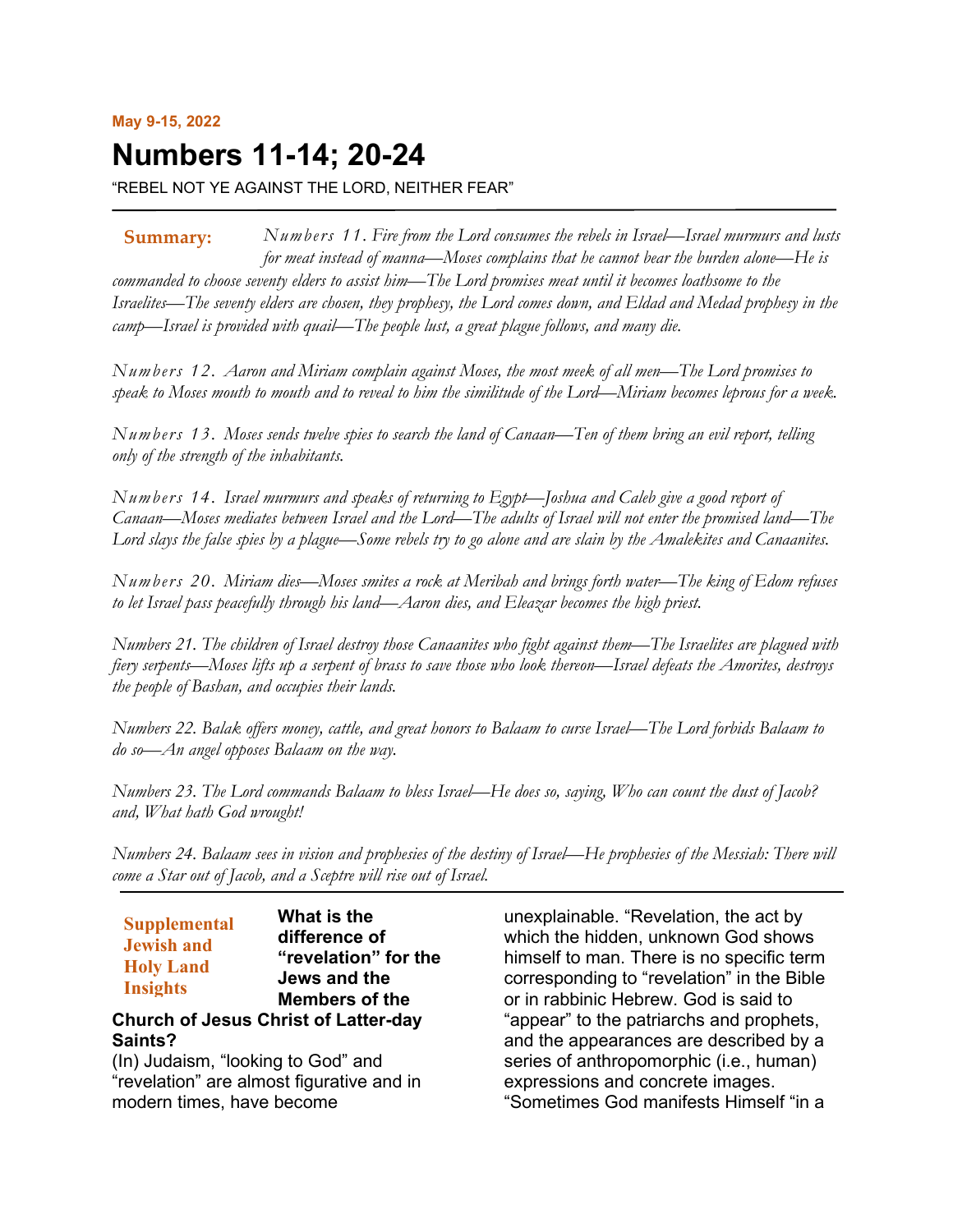vision" or "in a dream" or he appears through the mediation of an angel. However, the Bible emphasizes that no direct, sensory perception of God is possible. Thus, various phrases are used when describing appearances of the Divine, for example *kavod* ("glory") or *shekhinah* ("Divine Presence") or davar ("word" of God)." "Any event in which the Divine presence is felt is called a revelation, but the term is applied more particularly to communications of the Divine will as revealed through God's messengers, the prophets. The Bible itself, and later the rabbis, discerned among the prophets a hierarchy of form and degree, with that of Moses as supreme and unique. At Sinai, the principal revelation of God to man took place. At that time, all the assembled "heard" the Voice of God, and through the mediation of Moses (who, according to the rabbis, functioned there as a scribe), received the complete text of the *Torah* and its interpretation, the Oral Law." **(Encyclopedia Judaica Jr.)** "Revelation is communication from God to His children. This guidance comes through various channels according to the needs and circumstances of individuals, families, and the Church as a whole. When the Lord reveals His will to the Church, He speaks through His prophet."

**(https://www.churchofjesuschrist.org/study/ manual/gospel-topics/revelation)** Revelation is communication from God to man. It can occur in many different ways. Some prophets, like Moses and Joseph Smith, have talked with God face to face. Some persons have had personal communication with angels. **(https://www. churchofjesuschrist.org/study/newera/1982/09/revelation)** The privilege of receiving revelation is one of the greatest gifts of God to His children. Through the manifestations of the Holy Ghost, the Lord will assist us in all our

righteous pursuits. **(President Russell M. Nelson, Revelation-for-the Church, revelation for our lives https://www.churchofjesuschrist.org/study/g**

**eneral-conference/2018/04)**

#### **Which two of the Twelve came back with a "good report?"**

When Moses sent spies into the land of Canaan, two came back with a good report and evidence of a fruitful land. They were Caleb of the tribe of Judah, and Joshua of the tribe of Joseph. They believed that God would lead them to succeed. They were the only men from their generation permitted to go into the Promised Land after the exodus. "And Caleb stilled the people before Moses, and said, Let us go up at once, and possess it; for we are well able to overcome it." **(Numbers 13:30)** In Israel today, the Israeli government uses the symbol of Caleb and Joshua carrying a huge clump of grapes between them as the official seal of the Ministry of Tourism, bringing a good report! It is significant that Caleb and Joshua, who reflected faith in Moses' prophecies and brought back the good report, were the only original emigrants from Egypt that were allowed into the promised land. They maintained their faith throughout the wilderness journey. That journey introduced symbols (like the serpent) that represented faith in the Lord. Apostles Howard W. Hunter and James E. Faust were the LDS General Authorities in charge of the Jerusalem Center project, where the BYU Jerusalem Studies are now housed. When it was completed, they related the miracle of its approval and construction. After a marvelous meeting recounting the solid approval of the Israeli Government and the failure of a small religious band to thwart the completion of the Jerusalem Center, Elder Faust hastened to say, "We take no credit for these miracles—we want to enter the 'promised land.'"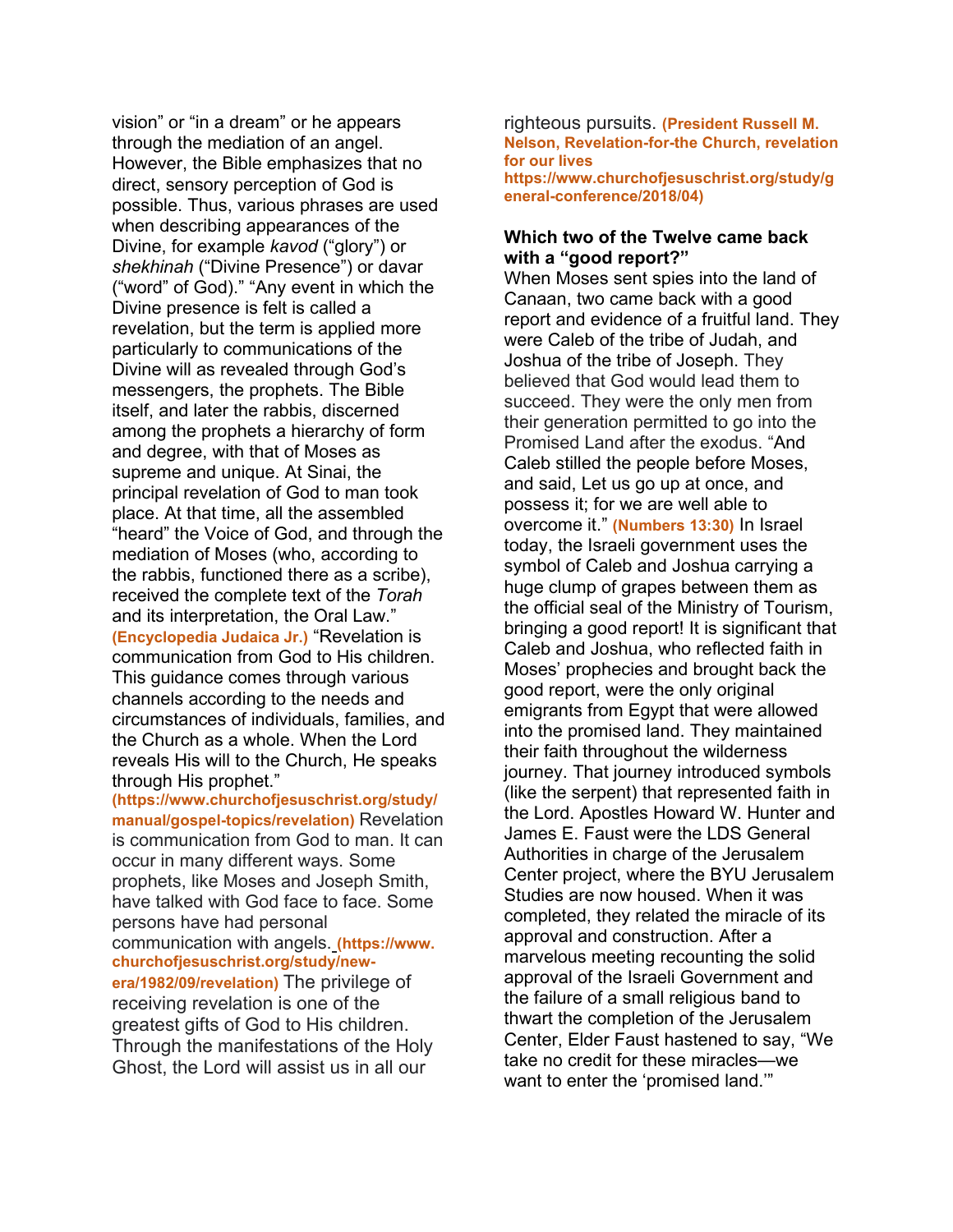#### **How did the serpent become a symbol of the will of God?**

"The *Mishnah* states that the copper serpent (*nahash nehoshet* in Hebrew) was not the power which cured the people. Rather it was when the people finally turned their eyes upward toward Heaven and listened to the will of God that they were cured. After the plague ended, the *nahash nehoshet* served as an ever-present reminder of the dangers and evils which could befall the people in the desert were it not for God's constant loving care." "The people kept the copper serpent when they settled in *Erez* Israel and remembered its significance. However, when they began to look up to it instead of gazing beyond it to heaven, King Hezekiah had it destroyed so that it should not lead to idol worship." "Sometimes seals . . . bore emblems with . . . a serpent on it, since the Hebrew word for snake was numerically equivalent to the word for Messiah." **(Encyclopedia** 

**Judaica Jr.)**

### **How did the minor festival,***Tu Be Av***, begin?**

"*TU BE-AV* or the 15th day of the month of *Av*, was the date of a minor festival, observed only in the days of the Second Temple, which marked the beginning of the grape harvest in *Erez* (land of) Israel." "In the *Talmud*, several additional reasons for the festivity of *Tu be-Av* are given. It was believed to be the day on which the Israelites in the desert ceased to die for the sins incurred following the return of the spies sent to spy out the land of Canaan . . ." **(Encyclopedia Judaica Jr.)**

### **How does religious clothing remind us to keep the commandments?**

Jews use garments to remind them of ancient temple rituals. The garment is called a '*tallith'* and it has four sets of *Zizit* (strings), with knots that are reminders of the binding covenants. "According to the

Bible, God commanded the Jews to wear fringes onthe corners of their garments as a reminder of the Lord's commandments: "And it shall be unto you for a fringe that ye may look upon itand remember all the commandments of the Lord."This fringe is called *zizit*." "The *tallith* is usually white and made either of wool, cotton, or silk . . . Although the ordinary *tallith* is worn only in the synagogue, strictly observant Jews wear the *tallith katan* (small *tallith*) under their upper garments the whole day." **(Encyclopedia Judaica Jr.) "**And the LORD spake unto Moses, saying, Speak unto the children of Israel, and bid them that they make them fringes in the borders of their garments throughout their generations, and that they put upon the fringe of the borders a ribband of blue: And it shall be unto you for a fringe, that ye may look upon it, and remember all the commandments of the LORD, and do them; and that ye seek not after your own heart and your own eyes, after which ye use to go a whoring: That ye may remember, and do all my commandments, and be holy unto your God. **(Numbers 15:37-40)**

## **What can I learn from Balaam?**

There is quite a collection of Jewish traditions about Balaam, mostly negative and confusing. First of all, he is considered a "gentile prophet." What makes this of interest is the acknowledgment, or at least the inference, that there were prophets outside of ethnic Israel. Unfortunately, the same Jewish tradition distrusts "gentile" prophets, (the Jews state that there are a number of gentiles prophets in the Bible; *Daniel Balaam, Obadiah, Haggai, Zechariah, and Malachi*, several converted and became Israelites). At the same time, it diminishes the importance of the positive Biblical accounts of Balaam before his apostacy. Balaam was very